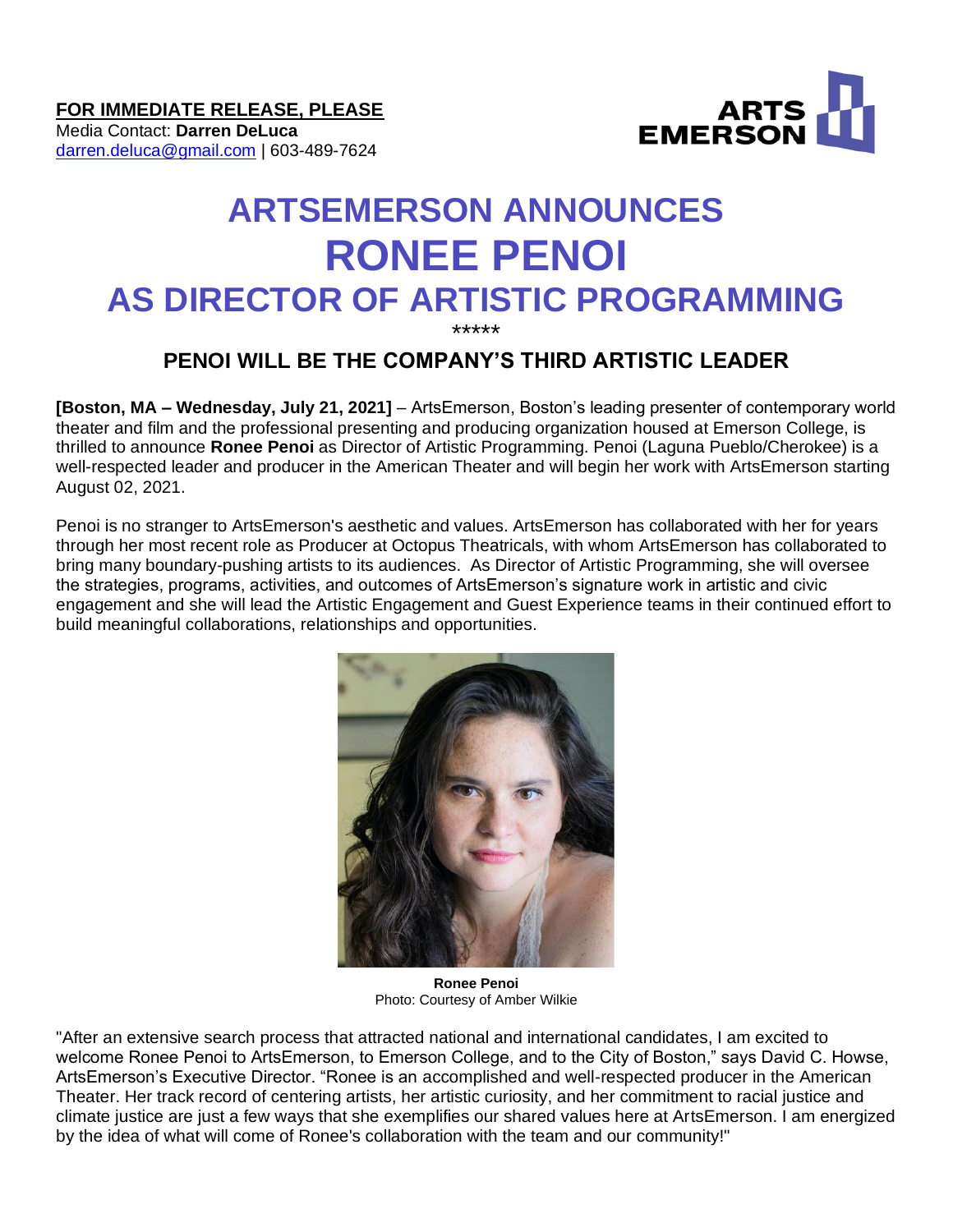As Producer with Octopus Theatricals, Penoi advanced the work of Cherokee artist DeLanna Studi (*And So We Walked*), Phantom Limb Company (*Falling Out*), Ripe Time (*Sleep*), Homer's Coat (*An Iliad* by Denis O'Hare and Lisa Peterson), Theatre for One, and more. She is a two-time ISPA (International Society of Performing Arts) Global Fellow, and has been an APAP (Association of Performing Arts Professionals) Leadership Fellow and TCG (Theatre Communications Group) Rising Leader of Color. Ronee is a Founding Member of The Industry Standard Group (TISG), a commercial investment and producing organization with an intentional focus on increasing the presence of BIPOC (Black, Indigenous, and People of Color) investors and producers in the commercial producing field.

Penoi's artistic practice and advocacy draws from her Indigenous background. Her father was enrolled with both the Cherokee Nation and Pueblo of Laguna (her mother is white, of Polish ethnicity). Her greatgrandfather, Mark Penoi, attended Carlisle Indian School, and Penoi is passionate about sharing how the legacy of that traumatic boarding school experience has shaped her and other descendants' lives.

"ArtsEmerson is known internationally for its ambitious artistic work, culture of care, and integrity," shares Ronee Penoi. "I couldn't be more excited to work with David Howse and the incomparable ArtsEmerson staff to continue this work while pressing ahead to address the next set of challenges - how does our arts practice and impact re-story our past and decolonize our future? I'm indebted to Rob Orchard and David Dower's extraordinary artistic leadership that has paved the way."

ArtsEmerson recently announced its 2021/22 [Season.](https://artsemerson.org/content/Files/SeasonAnnouncement_AE_062921.pdf)

## **BIOGRAPHIES & MORE INFORMATION**

#### **Ronee Penoi**

Ronee Penoi (Laguna Pueblo/Cherokee) was most recently a Producer with Octopus Theatricals, where she advanced the work of Cherokee artist DeLanna Studi (*And So We Walked*), Phantom Limb Company (*Falling Out*), Ripe Time (*Sleep*), Homer's Coat (*An Iliad* by Denis O'Hare and Lisa Peterson), Theatre for One, and more. She is a two-time ISPA (International Society of Performing Arts) Global Fellow, and has been an APAP (Association of Performing Arts Professionals) Leadership Fellow and TCG (Theatre Communications Group) Rising Leader of Color. Ronee is a Founding Member of The Industry Standard Group (TISG), a commercial investment and producing organization with an intentional focus on increasing the presence of BIPOC (Black, Indigenous, and People of Color) investors and producers in the commercial producing field. She is also part of the consortium leadership of First Nations Performing Arts, a proud NEFA (New England Foundation for the Arts) National Theater Project Advisor, serves on Western Arts Alliance Committees, and leads the Creative and Independent Producer Alliance (CIPA) Programs Committee. Ronee is a two-time recipient of the DC Commission on the Arts and Humanities Individual Artist Fellowship as well as additional awards for her musical composing work with collaborator Annalisa Dias on *#Resist* and *The Carlisle Project*. She is also Co-Founder and collaborator with Groundwater Arts Collective dedicated to climate justice in the arts. Previously, Ronee was NNPN Producer-in-Residence at Woolly Mammoth Theatre Company, Senior Producing Fellow and Directing Fellow at Arena Stage, and toured nationally with Anna Deavere Smith's *Let Me Down Easy*. She spent three years with the Consensus Building Institute, a non-profit specializing in facilitation and mediation services. Her current anti-racism practice builds upon a decolonization framework and embraces systems change as a key component of that work. She graduated with honors from Princeton University with a degree in Music with certificates in Vocal Performance and Theatre & Dance. She has been invited to guest lecture on producing at Princeton University, CalArts, Howard University, and for American University's graduate Arts Administration program.

#### **ArtsEmerson**

ArtsEmerson is the professional presenting and producing organization at Emerson College, and its mission is to bring people together to experience powerful performances that delight, provoke, and inspire, celebrating both our differences and common humanity. Founded in 2010 by Robert J. Orchard — the year the U.S. Census confirmed there was no single cultural majority in Boston — ArtsEmerson is committed to building a cultural institution that reflects the diversity of our city. Our imaginative and globe-spanning live and virtual performances, films, and conversations invites each of us to be part of a Boston that is more creative,